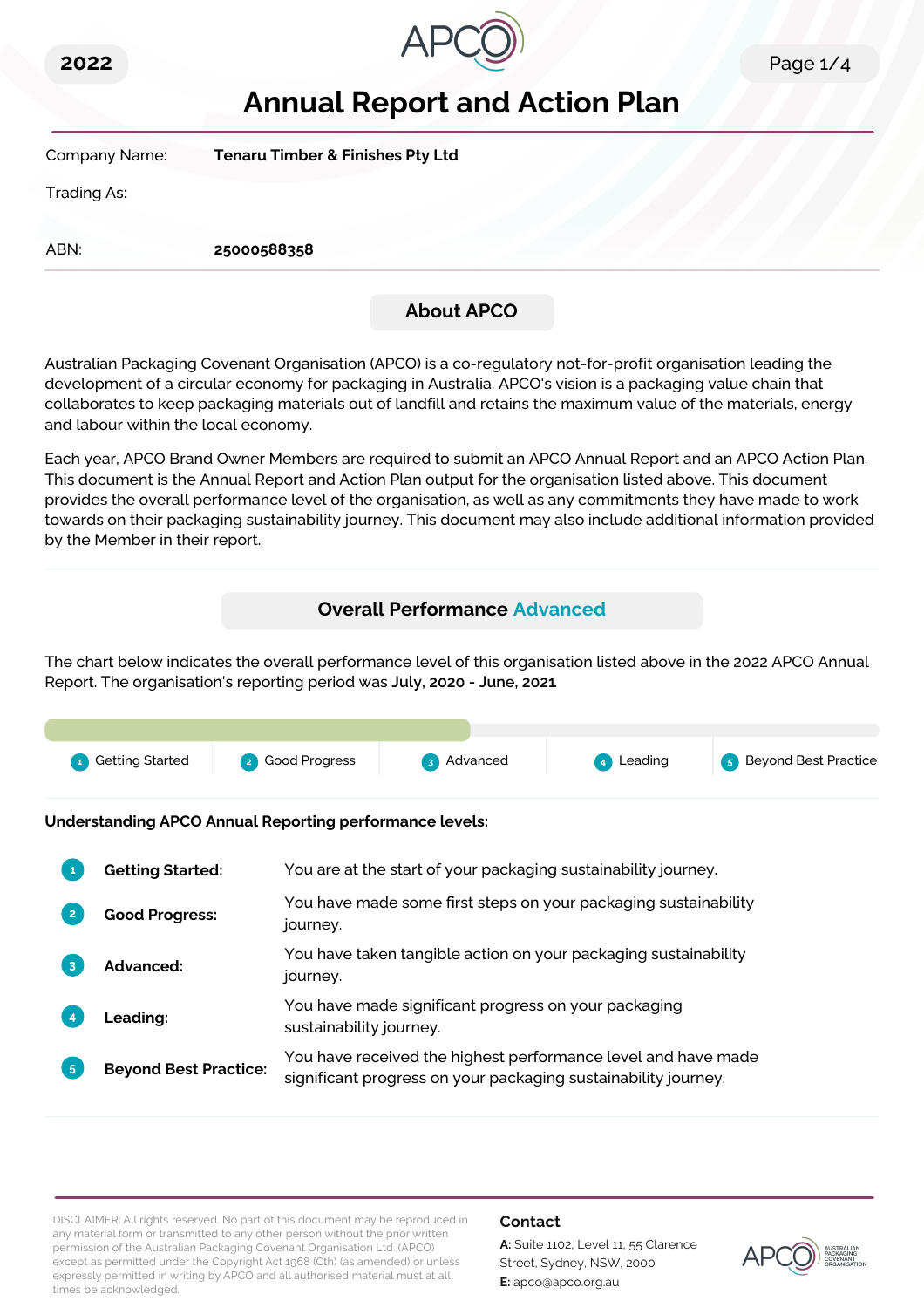

# **APCO Action Plan Commitments**

For each of the Packaging Sustainability Framework criteria listed below, a description is provided along with the commitments made by the organisation in their APCO Action Plan.

#### Criteria 1:

#### **Governance & Strategy:**

This criteria considers actions to integrate packaging sustainability into business strategies.

- Regularly communicate and promote packaging sustainability objectives and targets within our organisation.
- Regularly engage or communicate with our external stakeholders about the environmental impacts of our packaging.
- Actively participate in initiatives to promote packaging sustainability outside of our organisation.

#### Criteria 2:

#### **Design & Procurement:**

This criteria considers actions taken to ensure that sustainability principles are considered in the design or procurement of both new and existing packaging through use of the Sustainable Packaging Guidelines (SPGs).

- Review **85**% of our packaging against the Sustainable Packaging Guidelines (or equivalent).
- Incorporate the Sustainable Packaging Guidelines (or equivalent) into procurement processes.
- Consider the following Sustainable Packaging Principles in our packaging reviews:
	- Optimise material efficiency  $\circ$
	- $\circ$ Design to reduce product waste
	- Eliminate hazardous materials  $\Omega$
	- $\circ$ Use of renewable materials
	- Use recycled materials  $\circ$
	- Design to minimise litter  $\circ$
	- Design for transport efficiency  $\circ$
	- $\circ$ Design for accessibility
	- Provide consumer information on environmental sustainability  $\circ$
- **80**% of our packaging to be optimised for material efficiency.

# Criteria 3:

# **Recycled Content:**

This criteria considers actions taken to increase or optimise the amount of recycled material used by your organisation.

- Use recycled content in:
	- $\circ$ Secondary packaging that we use to sell our products
	- Tertiary packaging that we use to sell our products  $\circ$

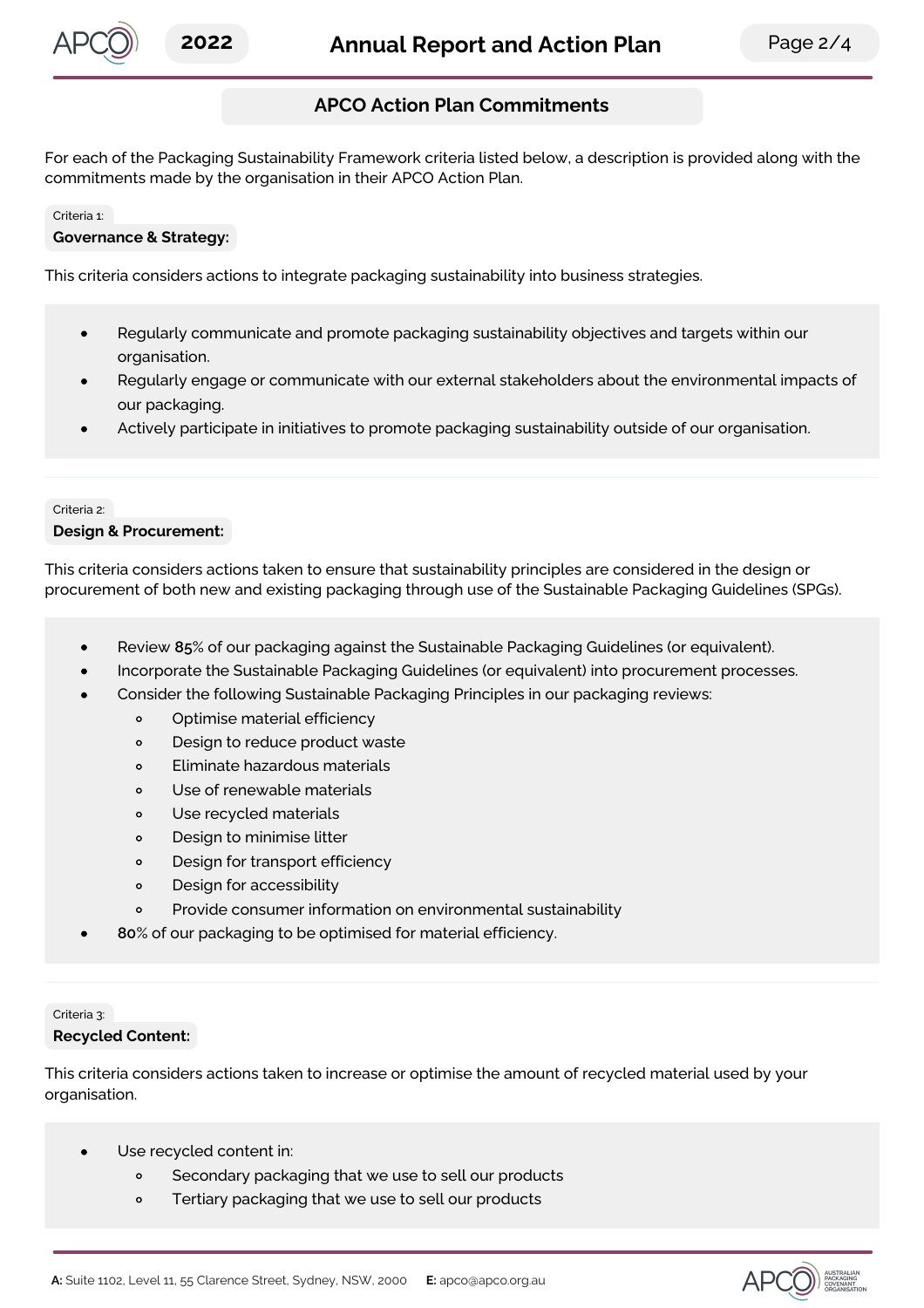

- Other items which we purchase (e.g. office stationary and suppliers etc.)
- **32**% of our packaging to be made using some level of recycled material

#### Criteria 4: **Recoverability:**

This criteria considers actions taken to improve the recovery of packaging at end-of-life and increase use of reusable packaging.

- **85**% of our packaging to be designed to have all packaging components be recoverable at end-of-life.  $\bullet$
- Investigate opportunities to use reusable packaging.
- **48**% of our packaging to have all packaging components that are reusable.

# Criteria 5:

**Disposal Labelling:**

This criteria considers the extent to which packaging has been labelled to help consumers determine what to do with packaging at end-of-life.

**64**% of our packaging to have on-pack labelling to inform correct disposal.

# Criteria 6: **On-site Waste:**

This criteria considers progress in increasing the amount of on-site solid waste being diverted from landfill.

- Have recycling programs for the following materials:
	- $\circ$ Paper/cardboard
	- Soft plastics  $\circ$
	- $\circ$ Rigid plastics
	- Timber  $\sim$
- Aim for **90**% of our on-site waste to be diverted from landfill.

# Criteria 7: **Problematic Materials:**

This criteria considers the extent to which organisations are actively phasing out problematic and unnecessary single-use plastic packaging and preventing/reducing litter.

- Help reduce litter by:
	- $\circ$ Conducting regular clean ups
	- $\circ$ Participating in Business Clean Up Day
- Phase-out the following problematic and unnecessary single-use plastic items:  $\bullet$